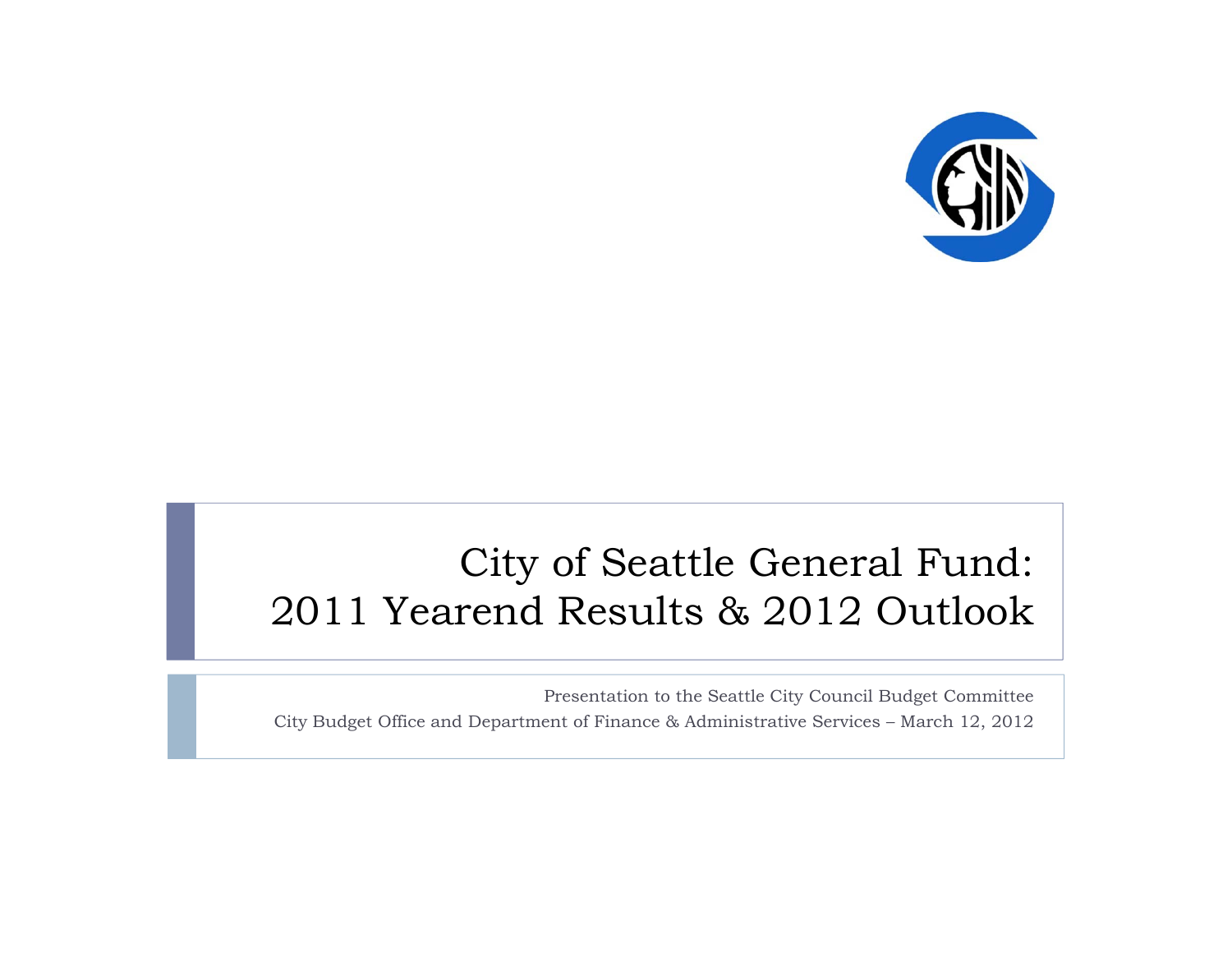

#### Overview

- ▶ Purpose of Today's Briefing
	- Update on the Economy
	- Preliminary 2011 Yearend Results
	- ▶ Preliminary 2012 Budget Outlook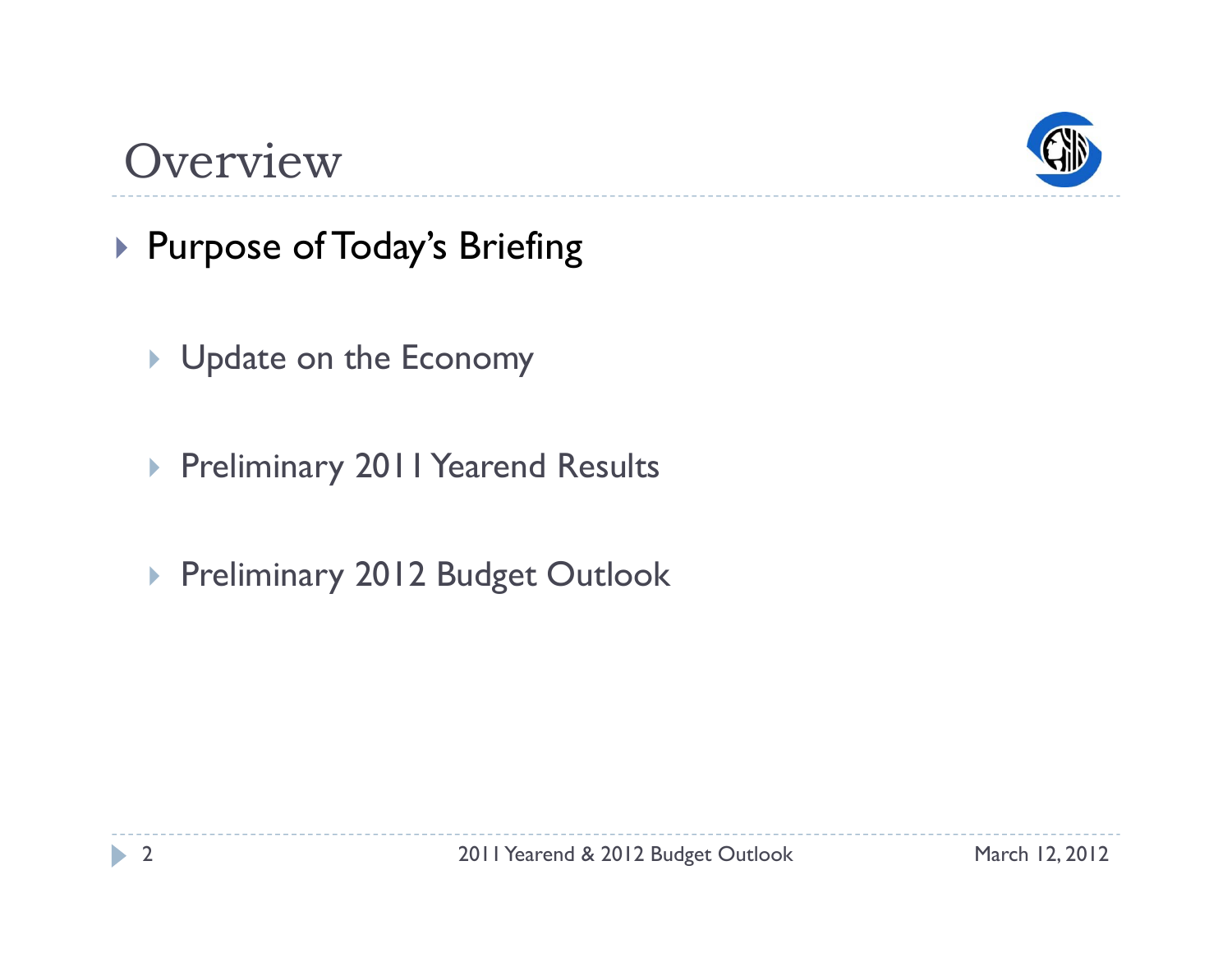

- $\blacktriangleright$  Last revenue forecast update was in November
	- **U.S. economy was looking shaky in October** 
		- $\blacktriangleright$ Growth was slow
		- $\blacktriangleright$  Fear of recession was high (Global Insight, 40%)
		- $\blacktriangleright$  $\blacktriangleright$  Debt ceiling debacle had nearly pushed economy into recession
	- **Since October economy has performed better than expected** 
		- $\blacktriangleright$ Causing City revenue to exceed November forecast
		- $\blacktriangleright$  Note 2011 revenue is not final until year-end process completed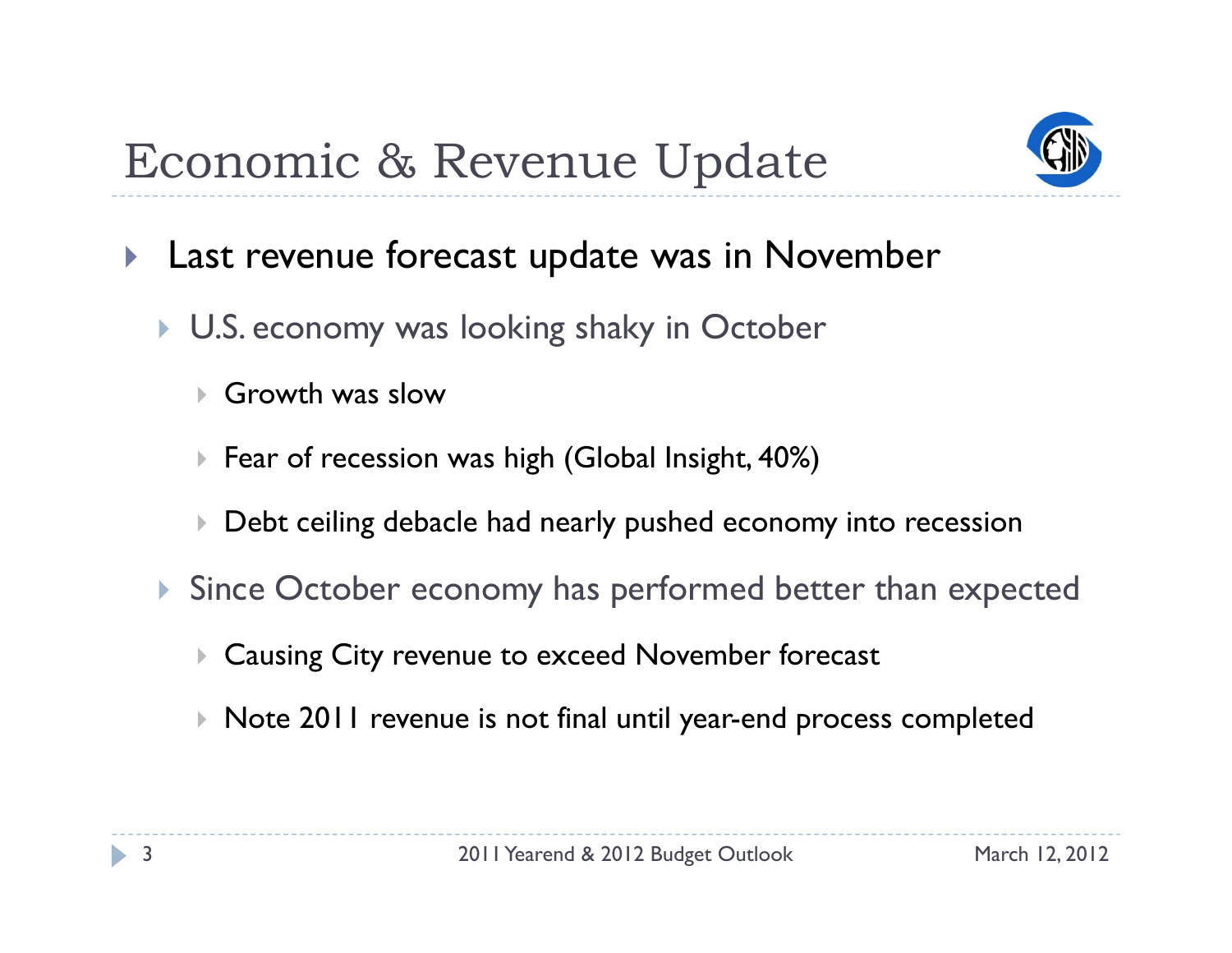

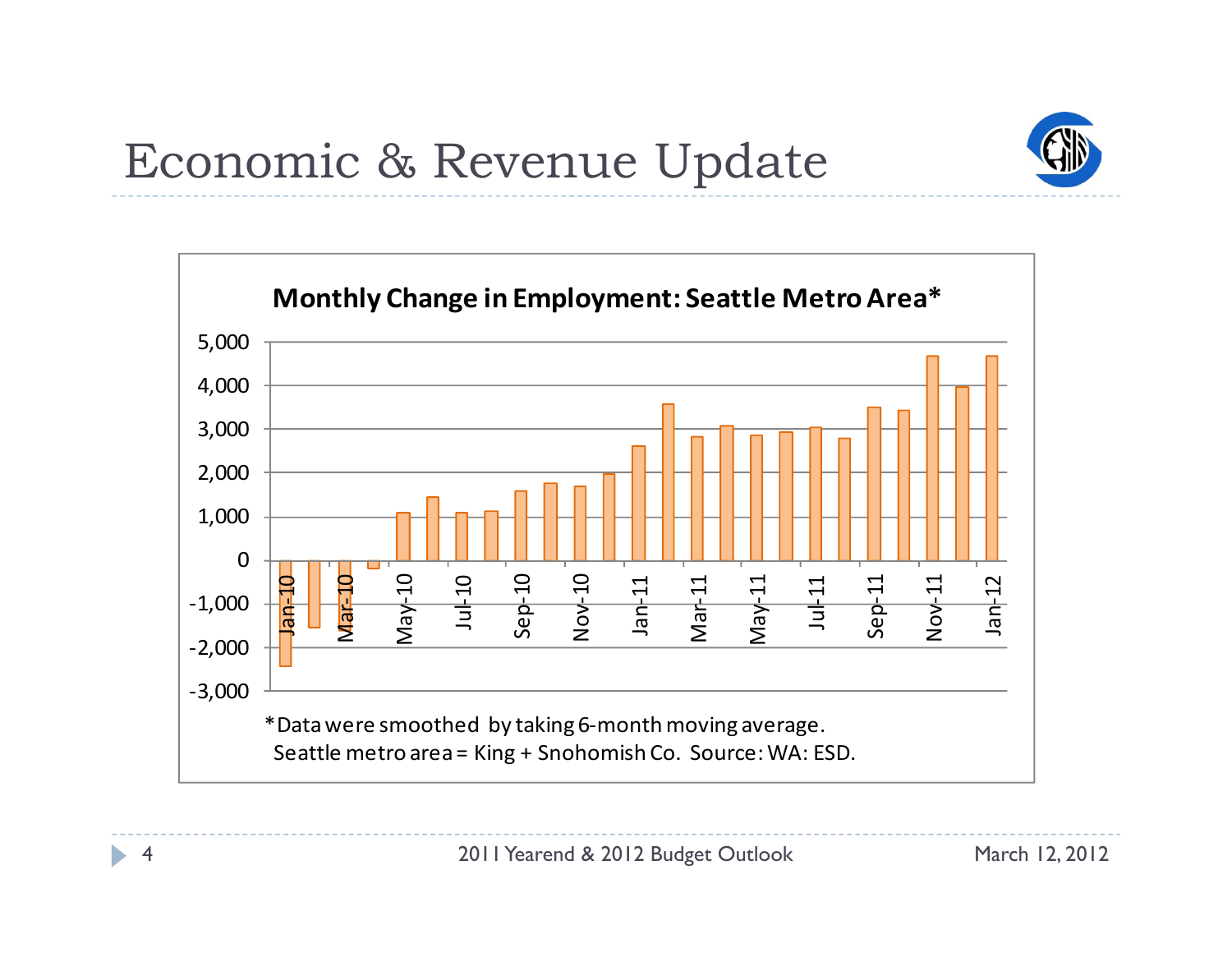

| 2011 Revenue: Preliminary Actual vs. Forecast |                    |             |                           |         |  |  |
|-----------------------------------------------|--------------------|-------------|---------------------------|---------|--|--|
|                                               | <b>Preliminary</b> |             |                           |         |  |  |
| <b>General Fund</b>                           | <b>Forecast</b>    | Actual*     | <b>Difference Percent</b> |         |  |  |
| <b>Property taxes</b>                         | 256,086,000        | 257,816,000 | 1,730,000                 | 0.7%    |  |  |
| <b>Retail sales taxes</b>                     | 155,077,000        | 157,055,000 | 1,978,000                 | 1.3%    |  |  |
| <b>B&amp;O</b> tax                            | 167,583,000        | 168,701,000 | 1,118,000                 | 0.7%    |  |  |
| Utility tax                                   | 170,628,000        | 169,445,000 | $-1,183,000$              | $-0.7%$ |  |  |
| <b>Other</b>                                  | 75,438,000         | 76,346,000  | 908,000                   | 1.2%    |  |  |
| <b>TOTAL</b>                                  | 824,812,000        | 829,363,000 | 4,551,000                 | 0.6%    |  |  |
| <b>Other Funds</b>                            |                    |             |                           |         |  |  |
| Real estate excise tax                        | 29,101,000         | 30,109,000  | 1,008,000                 | 3.5%    |  |  |
| Commercial parking tax                        | 29,435,000         | 28,212,000  | $-1,223,000$              | $-4.2%$ |  |  |
| *2011 revenue figures are not final.          |                    |             |                           |         |  |  |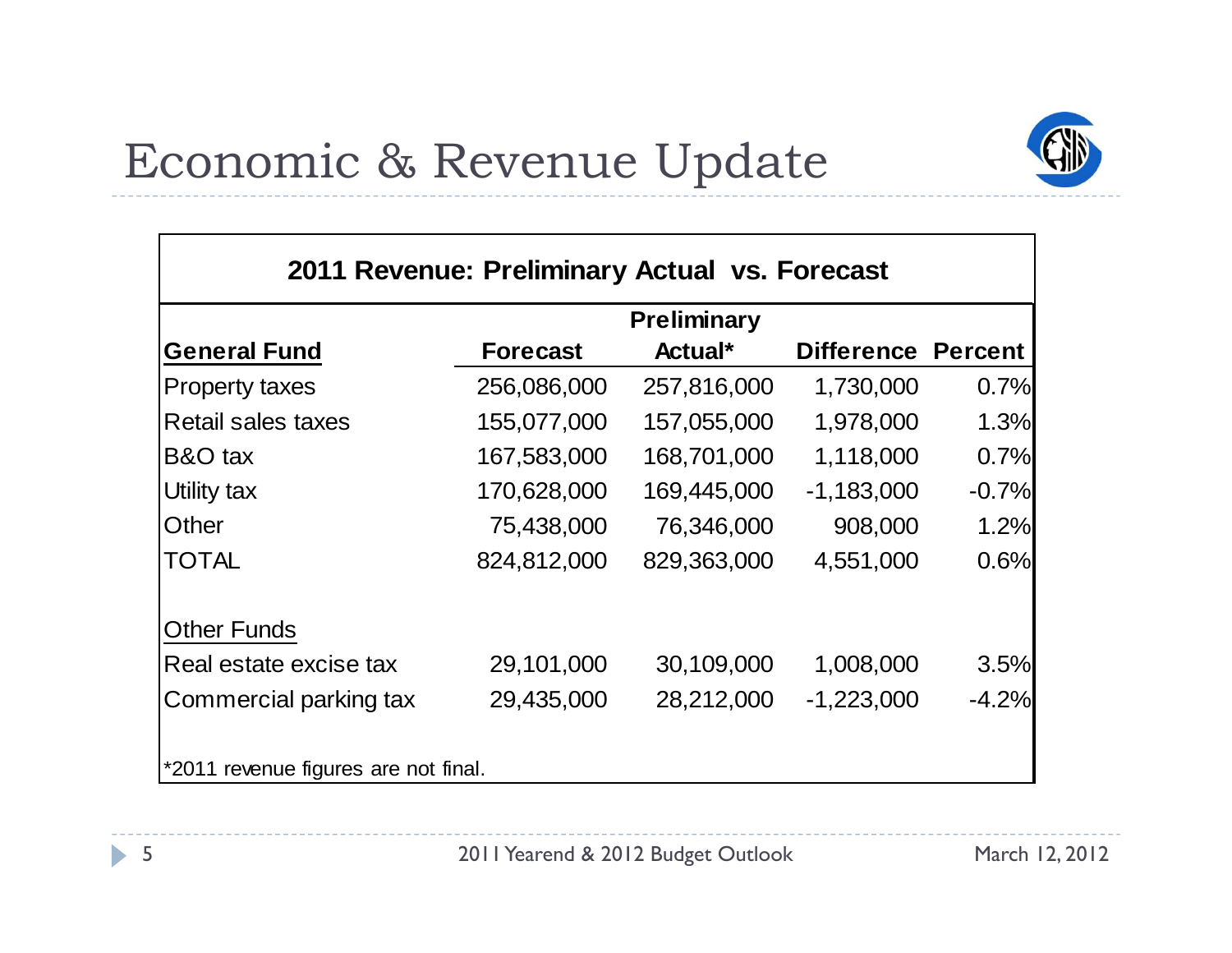

#### ▶ 2011 Revenue Highlights

- ▶ Economically sensitive sales and B&O receipts ended 2011 \$3.1 million (1.0%) above forecast
- REET finished 2011 with a strong  $4<sup>th</sup>$  quarter; fairly large commercial transactions were the cause
- $\blacktriangleright$  The commercial parking tax shortfall is due at least in part to accounting issues
	- $\blacktriangleright$  FAS will continue to monitor this revenue carefully; with possible adjustments before year-end during the accrual process
- **Revenue from construction activity is rebounding**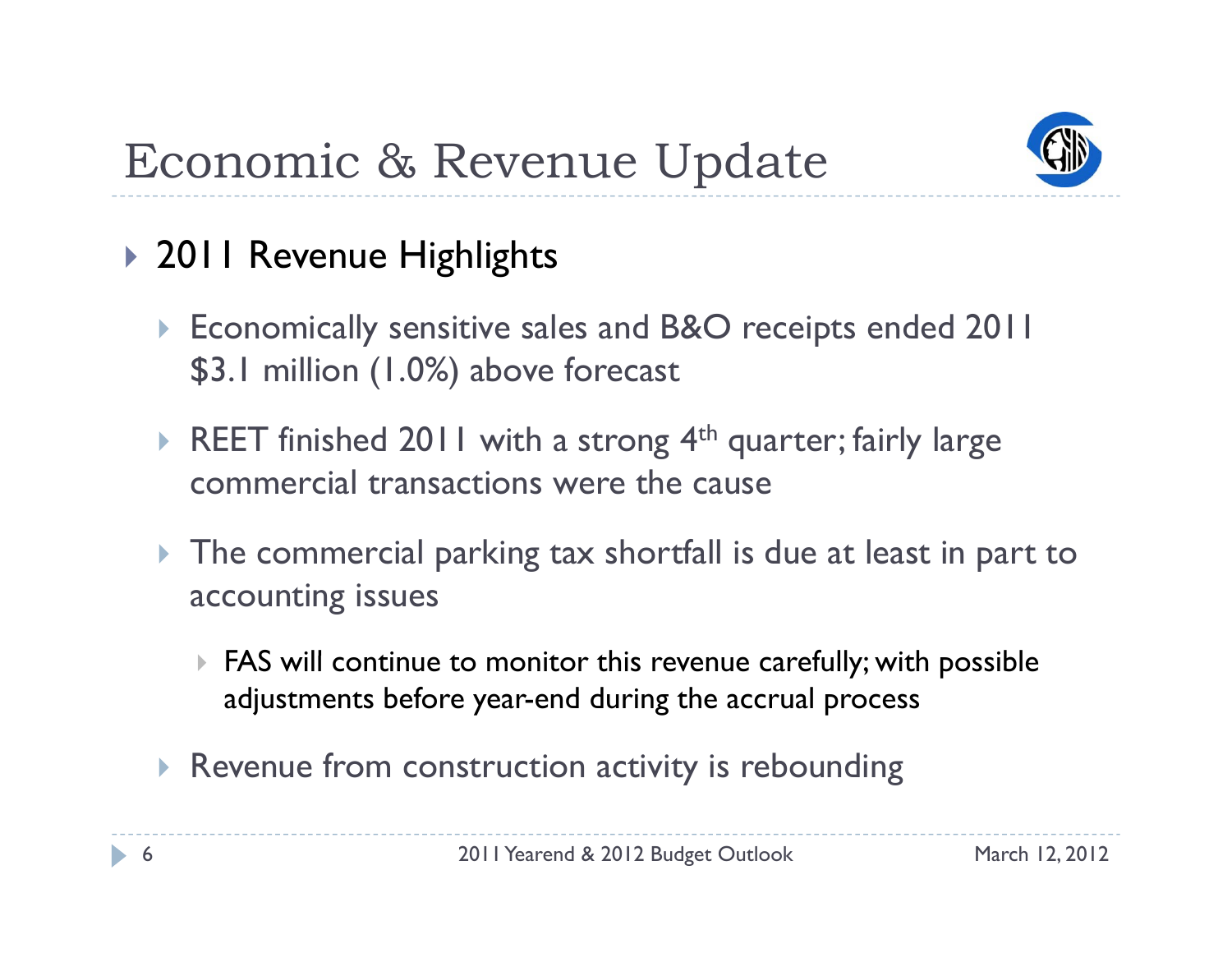

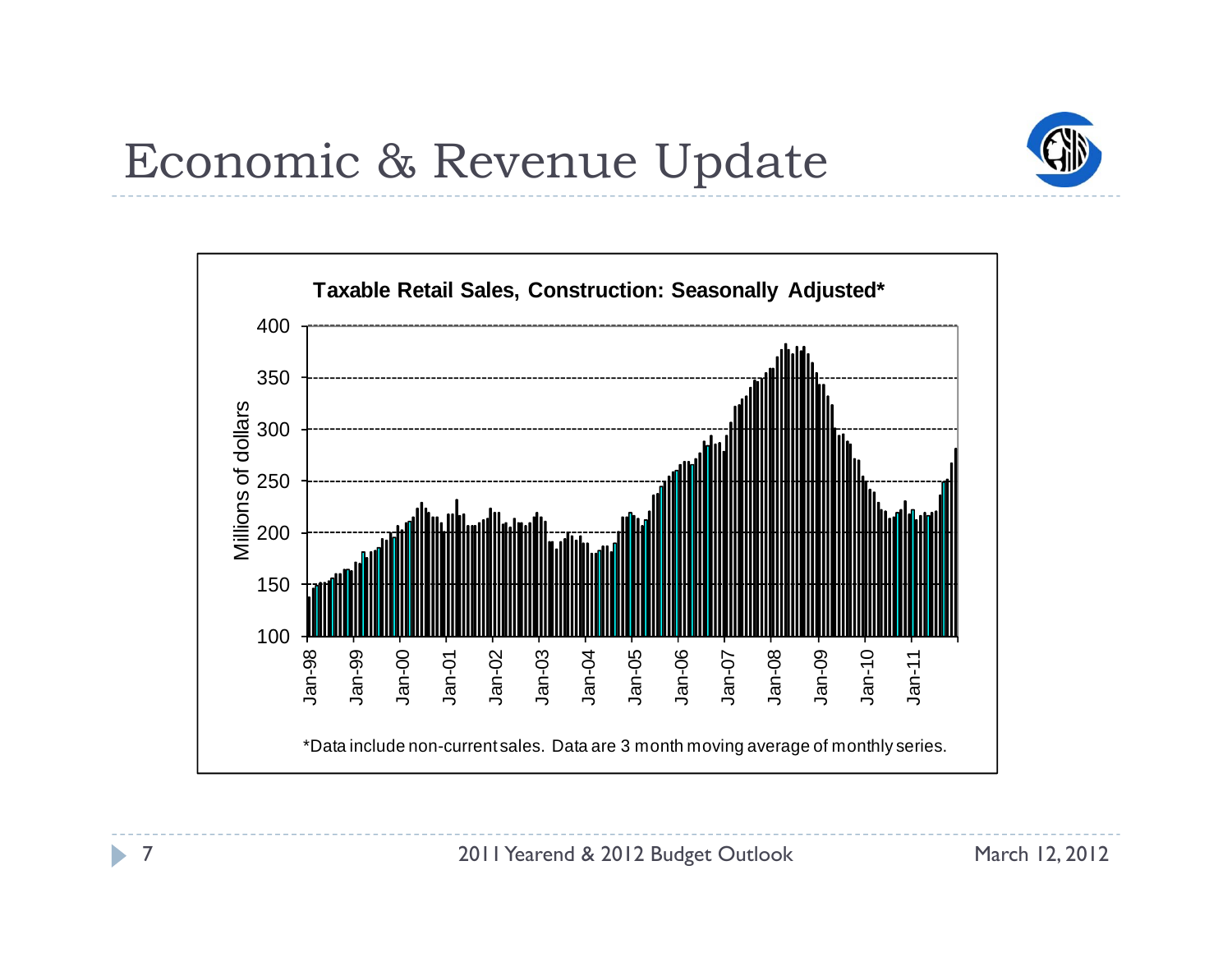

| 2010 - 2011 Revenue Comparison                                                    |             |              |                           |         |  |  |
|-----------------------------------------------------------------------------------|-------------|--------------|---------------------------|---------|--|--|
|                                                                                   | 2011        |              |                           |         |  |  |
| <b>General Fund</b>                                                               | 2010        | Preliminary* | <b>Difference Percent</b> |         |  |  |
| <b>Property taxes</b>                                                             | 254,959,000 | 257,816,000  | 2,857,000                 | 1.1%    |  |  |
| Retail sales taxes**                                                              | 145,341,000 | 157,055,000  | 11,714,000                | 8.1%    |  |  |
| B&O tax                                                                           | 158,213,000 | 168,701,000  | 10,488,000                | 6.6%    |  |  |
| <b>Utility tax</b>                                                                | 171,669,000 | 169,445,000  | $-2,224,000$              | $-1.3%$ |  |  |
| Other                                                                             | 72,903,000  | 76,346,000   | 3,443,000                 | 4.7%    |  |  |
| <b>TOTAL</b>                                                                      | 803,085,000 | 829,363,000  | 26,278,000                | 3.3%    |  |  |
| <b>Other Funds</b>                                                                |             |              |                           |         |  |  |
| Real estate excise tax                                                            | 23,632,000  | 30,109,000   | 6,477,000                 | 27.4%   |  |  |
| Commercial parking tax                                                            | 24,117,000  | 28,212,000   | 4,095,000                 | 17.0%   |  |  |
| *2011 revenue figures are not final.                                              |             |              |                           |         |  |  |
| **Revenue boosted by state amnesty. Without amnesty growth would be approx. 6.3%. |             |              |                           |         |  |  |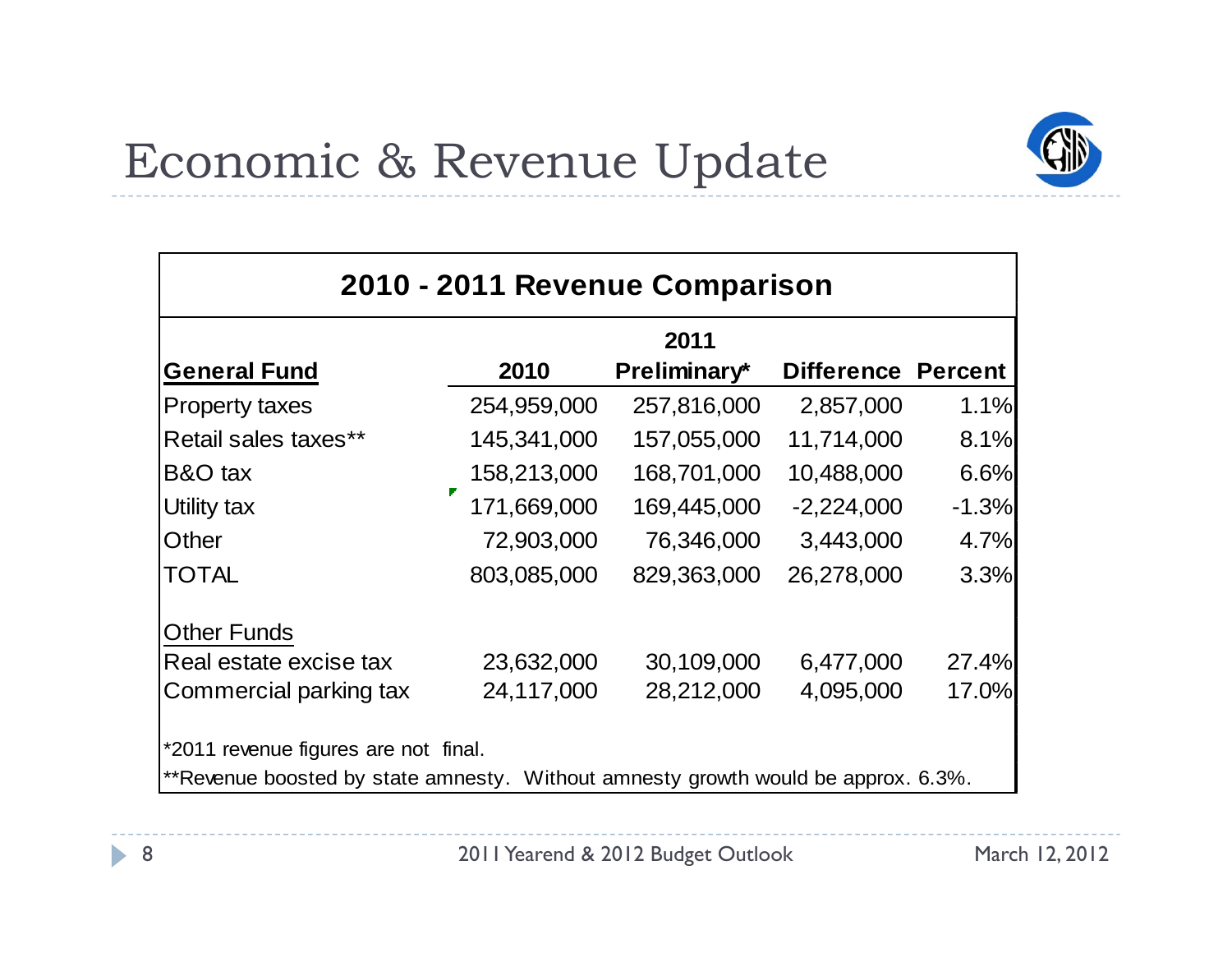

- ▶ How have economic forecasts changed since October?
	- $\blacktriangleright$  Global Insight's U.S. forecast: change from Oct '11 to Feb. '12
		- Forecast for 2012 has been revised u pward
		- $\blacktriangleright$  Probability of a recession has been reduced to 25%
	- $\blacktriangleright$ **• Washington Economic & Revenue Forecast Council** 
		- $\blacktriangleright$  February state forecast little changed from November
			- $\Box~$  WA job growth for 2012 raised from 1.2% to 1.7%
			- $\Box$ Personal Income forecast virtually unchanged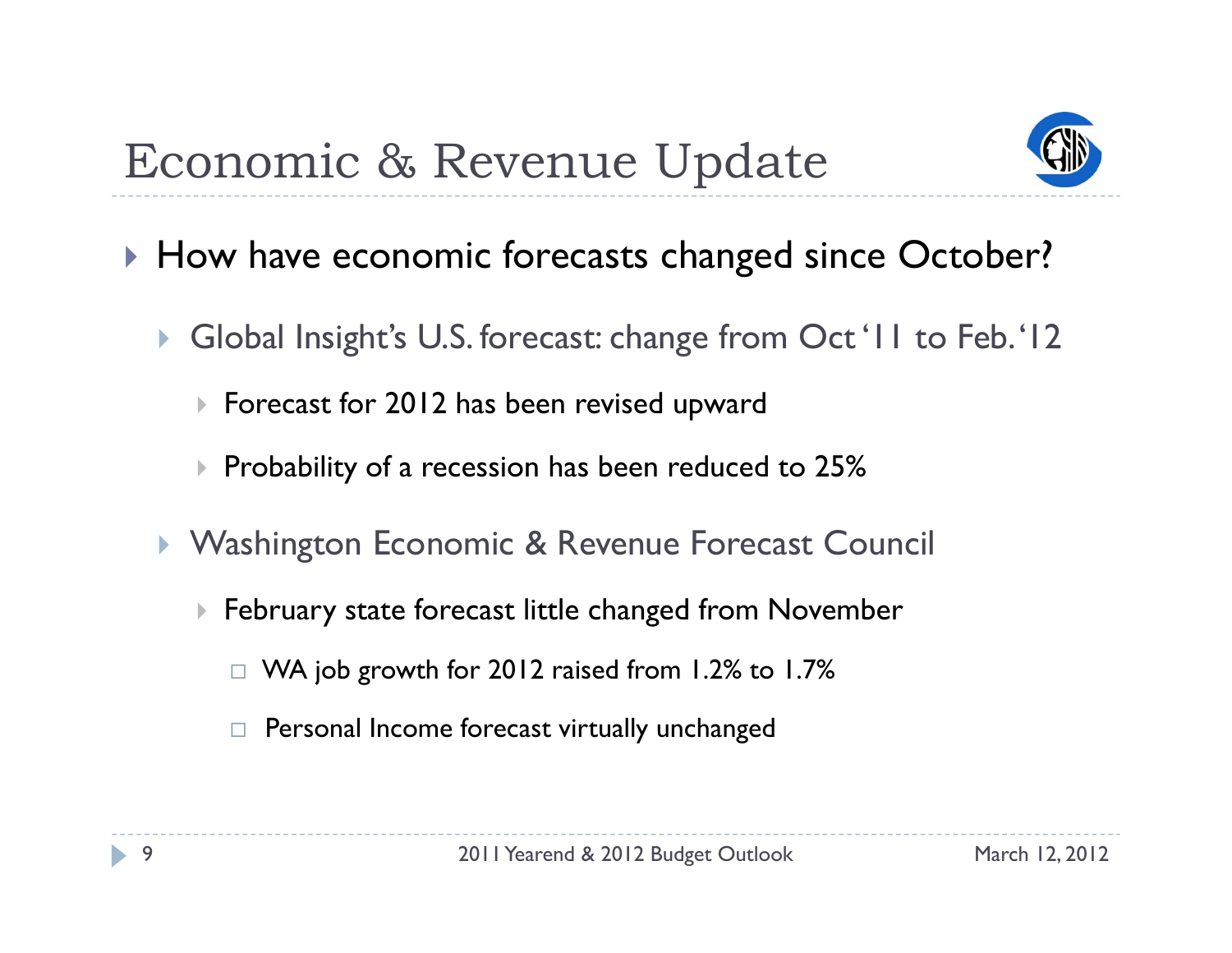

- $\blacktriangleright$  "Outlook remains extremely uncertain"
- $\blacktriangleright$ "We continue to believe WA will outperform U.S."
- **Puget Sound Economic forecast** 
	- $\mathbf{F}$  March forecast is a bit stronger than September and December forecasts
		- $\Box$  Expects 2012 growth of 2.5% for employment, 5.4% for personal income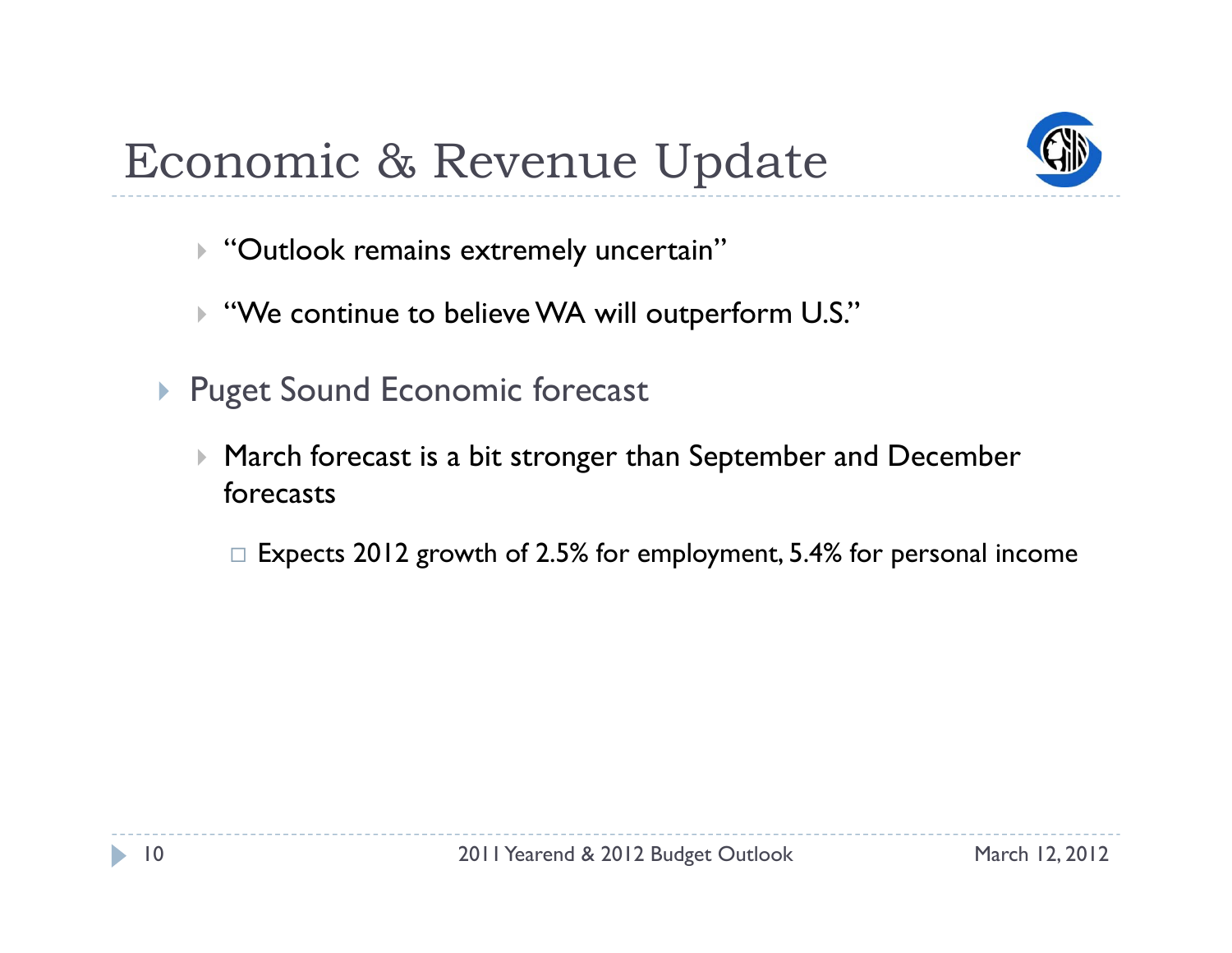

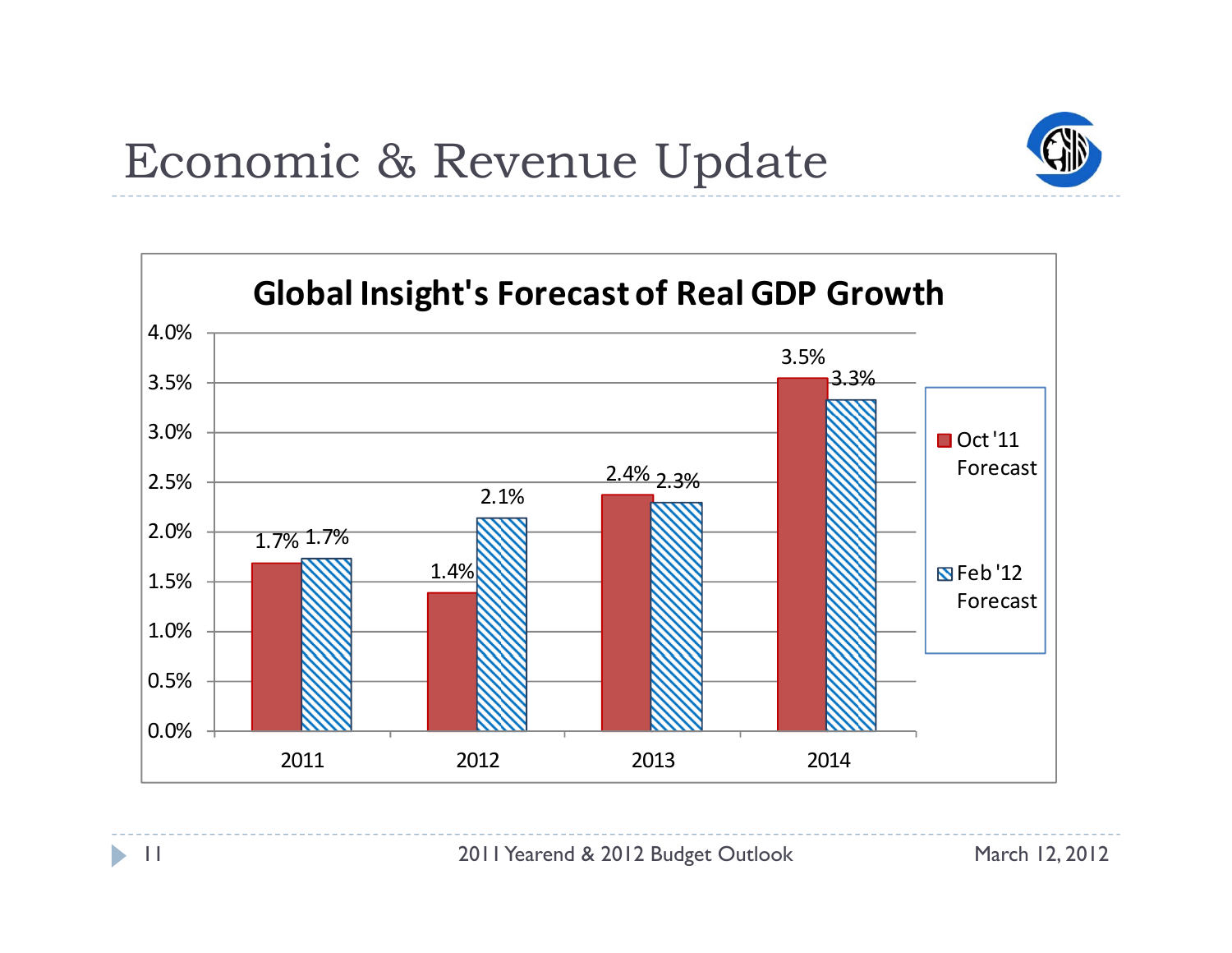

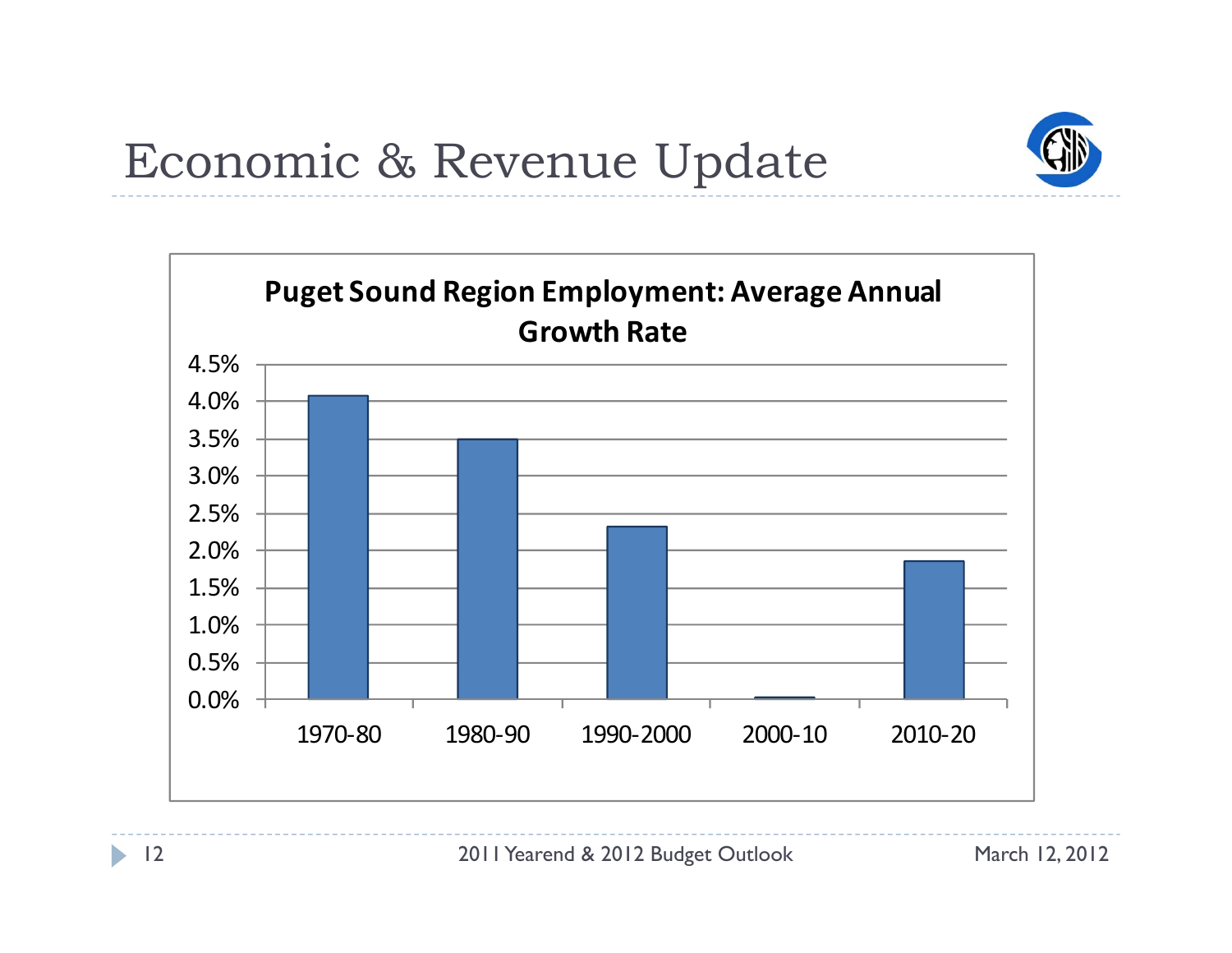

- Risks
	- **From Olympia:** 
		- $\blacktriangleright$  The proposed budget from the House puts some state-shared revenues in jeopardy
			- $\Box$  Criminal Justice revenues: \$2.5 million annual loss
			- $\Box$  Beer taxes (Part of Liquor Board Profits): \$0.6 million annual loss
			- $\Box$  Liquor Excise Tax: \$3.0 million annual loss
		- $\blacktriangleright$  $\triangleright$  The budget as passed by the Senate takes only liquor excise taxes
		- $\blacktriangleright$ May be some potential for additional revenue authority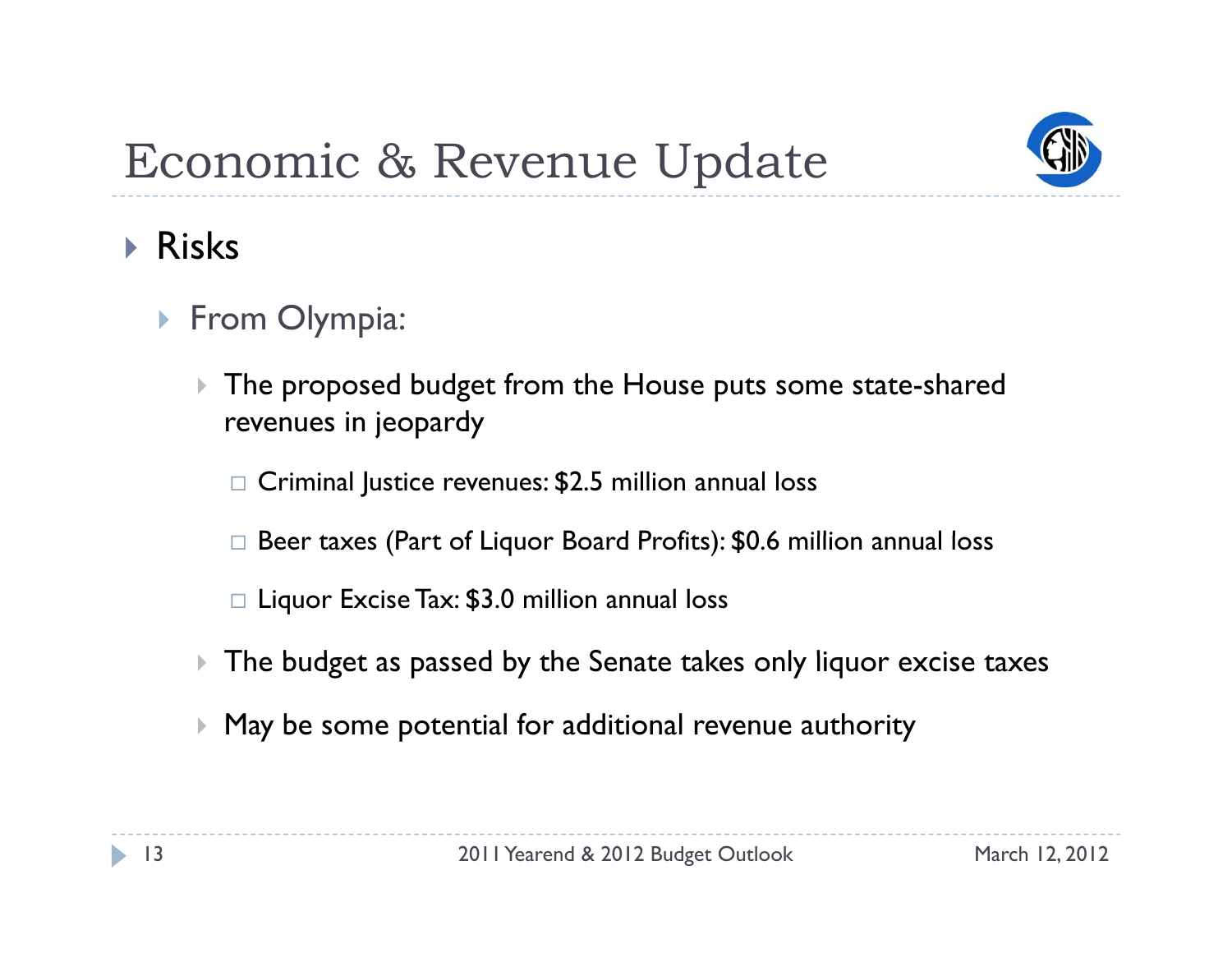

- **From elsewhere:** 
	- $\blacktriangleright$ Eurozone crisis
	- $\blacktriangleright$  Middle east / oil prices
		- $\Box$  Anxiety about a potential supply disruption has pushed up world oil prices, as tensions have mounted over Iran's nuclear ambitions
		- $\Box$  Rule of thumb: each 10 cent rise in gasoline prices subtracts 0.1% from disposable income
- ▶ Upside risks
	- $\blacktriangleright$ Construction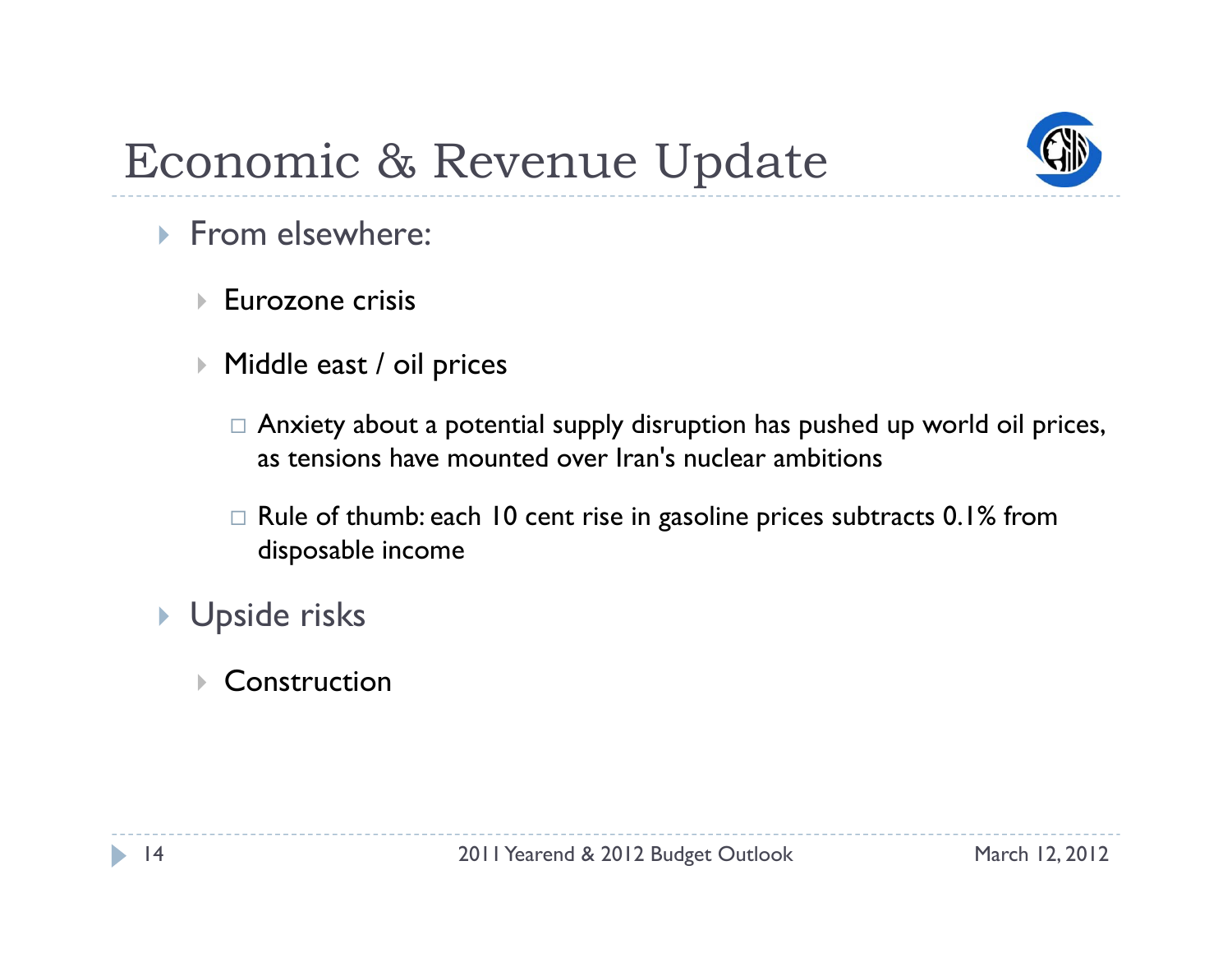# What Do These Results Mean for the Budget?



- 2011 will end with an undesignated balance of about \$17 million, about  $\$$ 12 million better than expected $^*$ 
	- ▶ \$5 million as a result of revenue
	- $\blacktriangleright$ \$7 million as a result of underspend



•Final 2011 results will not be available until the end of March, so these figures are subject to revision

2011 Yearend & 2012 Budget Outlook March 12, 2012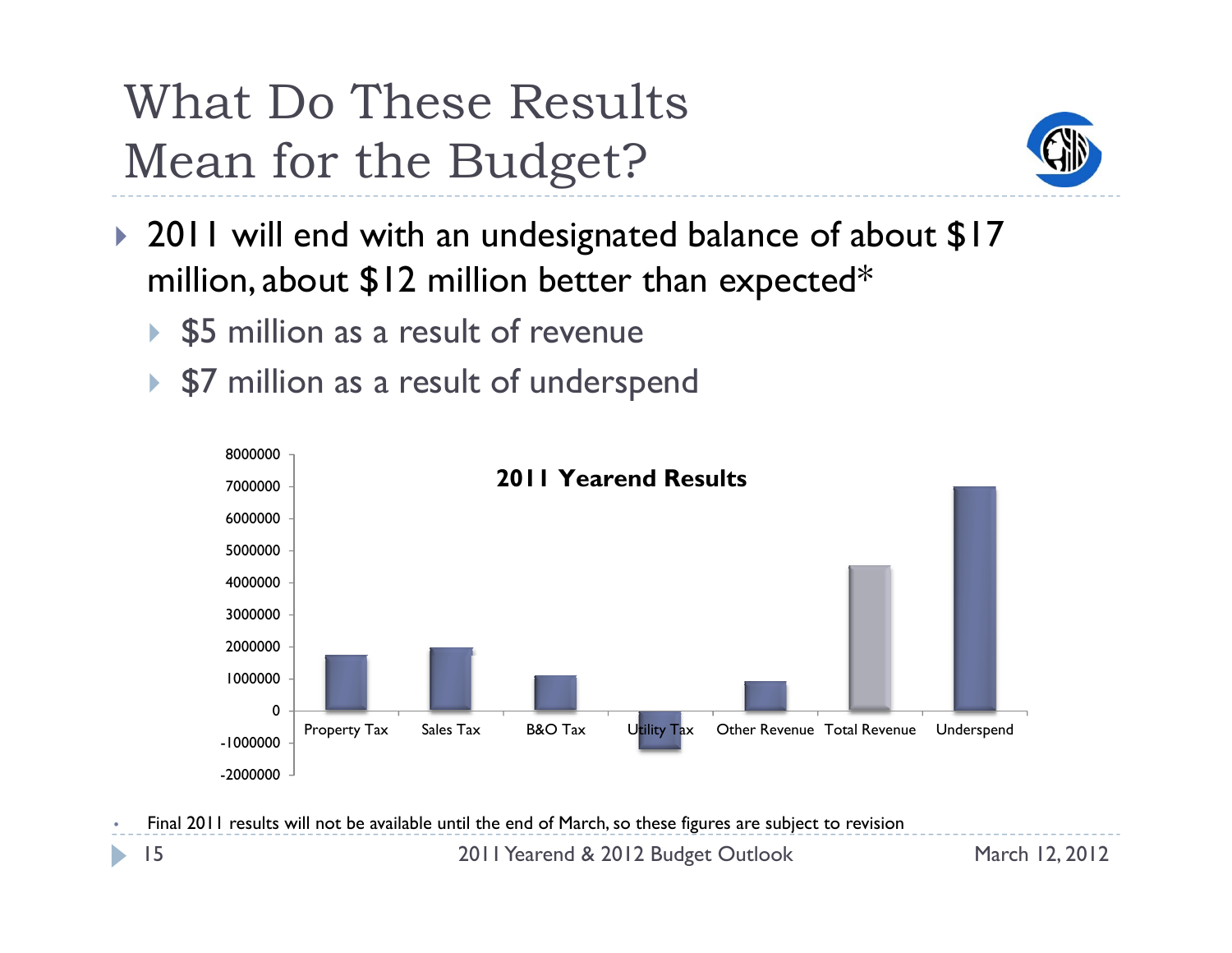# What Do These Results Mean for the Budget?



- $\blacktriangleright$  Rainy Day Fund\*
	- b Half (less carry forwards) of the \$12 million balance transferred to the Rainy Day Fund
	- b Rainy Day Fund will total approximately \$19 million
		- $\blacktriangleright$   $\,$  \$4 million greater than what would have achieved under the old Rainy Day Fund policies



#### **Rainy Day Fund Balances**

**2004 - 2012 (Est)**

- $\blacktriangleright$  $\blacktriangleright$  Remaining 2011 balance (\$6 million) serves as a cushion for 2012 $^*$
- •Final 2011 results will not be available until the end of March, so these figures are subject to revision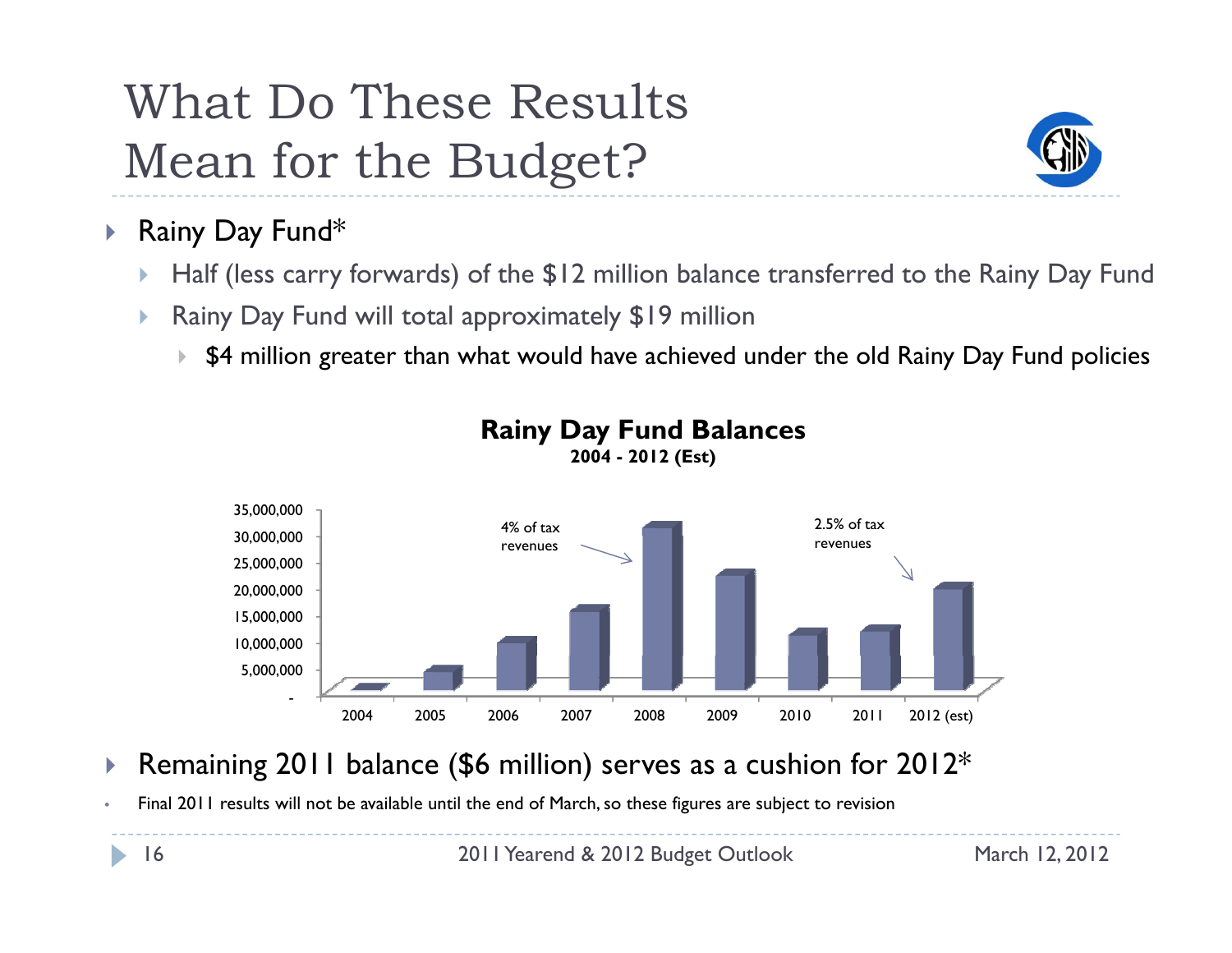



- State budget will likely weaken the City's 2012 budget picture
	- $\blacktriangleright$  Could result in \$3.6 million in hits for 2012 and \$7.5 million for 2013
- Combination of 2011 results and the potential for a modest upward revision to 2012 revenues in April should buffer the City in 2012 from these impacts
- $\blacktriangleright$  No mid-year reduction process for 2012
- $\blacktriangleright$  But, challenges for 2013 remain
	- ▶ To prepare for 2013, setting a 1% underspend target for most General Fund-dependent departments; 0.5% for Police, Fire and Human Services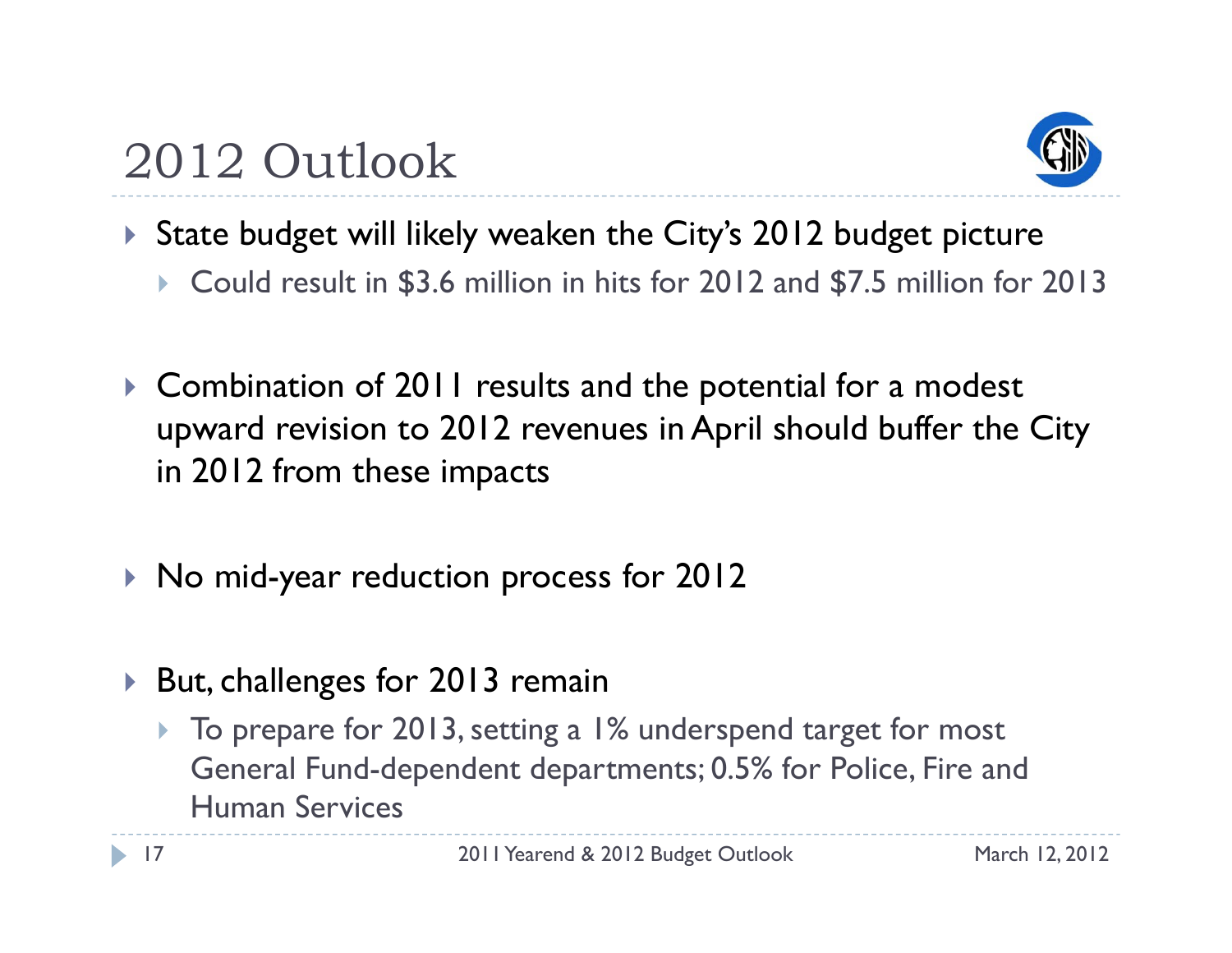

# Looking Ahead – Next Steps

 April Forecast will provide more information about the 2012 and 2013 outlook

- $\blacktriangleright$  Budget Challenges for 2013 Likely to Remain
	- Even if revenue outlook improves, still potential risks, including
		- ▶ State budget
		- $\blacktriangleright$ Implementation costs resulting from the DOJ review